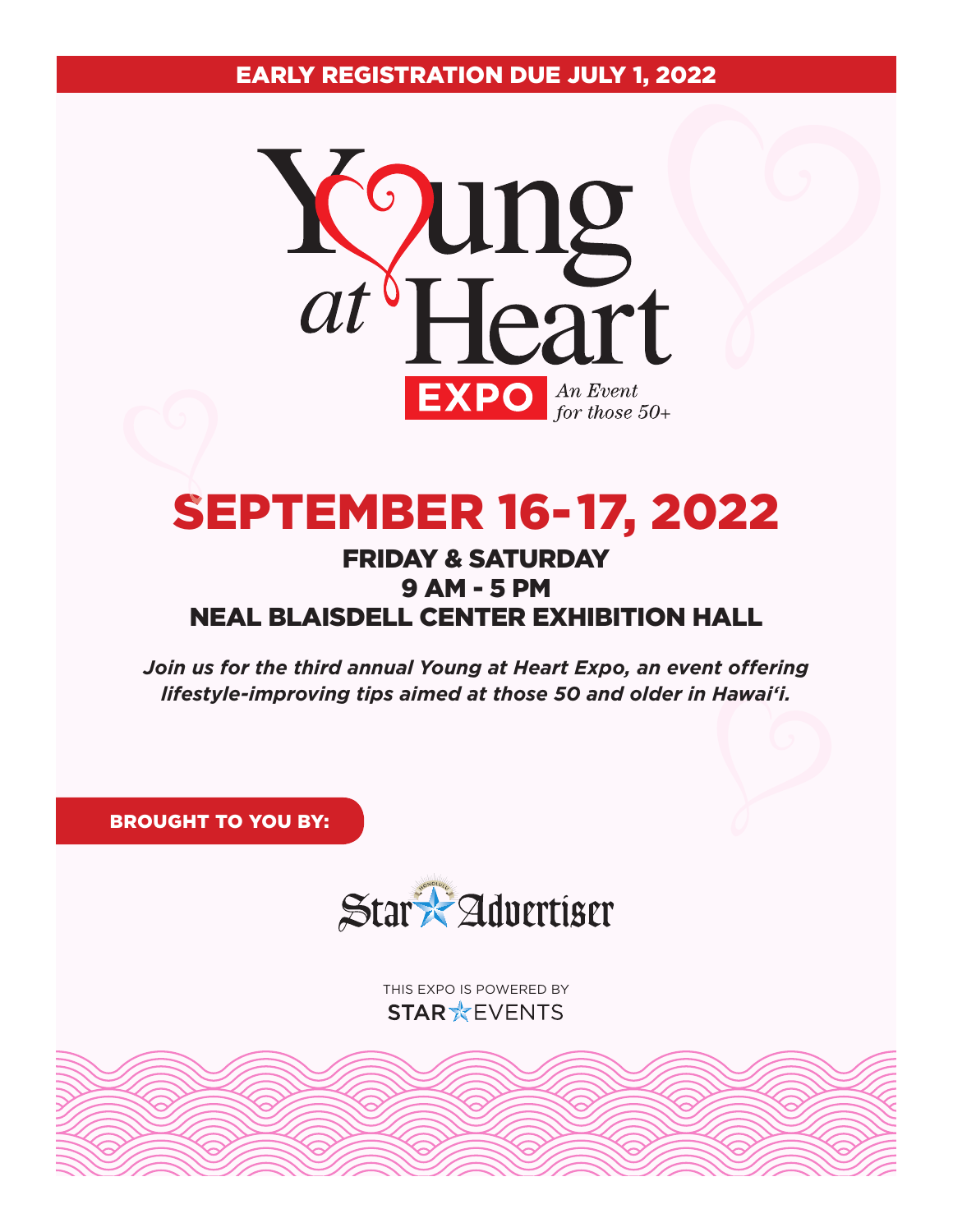## BootH PAckAgES:

#### oPtioN 1:

*Premium Package – \$1,825 + tax* includes:

- 10'x10' booth space
- 1 skirted 8' table
- 2 chairs
- Wastebasket
- Back and side wall drapery
- Company Booth ID

#### oPtioN 2:

### *Standard Booth – \$1,125 + tax* includes:

- 10'x10' booth space
- 1 skirted 8' table
- 2 chairs
- Wastebasket
- Back and side wall drapery

*DISCOUNTED ADVERTISING AVAILABLE IN THE YOUNG AT HEART SPECIAL SECTION WITH PURCHASE OF A BOOTH!*

- Guidebook and event website listing
- 6 event badges
- Prime location in exhibition hall
- 2 Col. x 4.5" Banner ad (3.15" x 4.5") *Subject to availability.*

- Company Booth ID
- Guidebook and event website listing
- 6 event badges

*Subject to availability.*

#### **The Event Guidebook will be distributed for free to all attendees at the event.**

A 20% discount will be offered to non-profit organizations. *Note: Add \$200 to upgrade to a Corner Booth.*

## dEAdliNE:

#### *Payment & Signed Contract are due by July 1st, 2022*

**Booth assignments are on a first come, first serve basis. Signed contract and** *full payment are required to hold space. All above rates are subject to tax.* 

To reserve your booth or sponsorship package, contact gerald Shintaku at gshintaku@stareventshawaii.com • (808) 529-4850